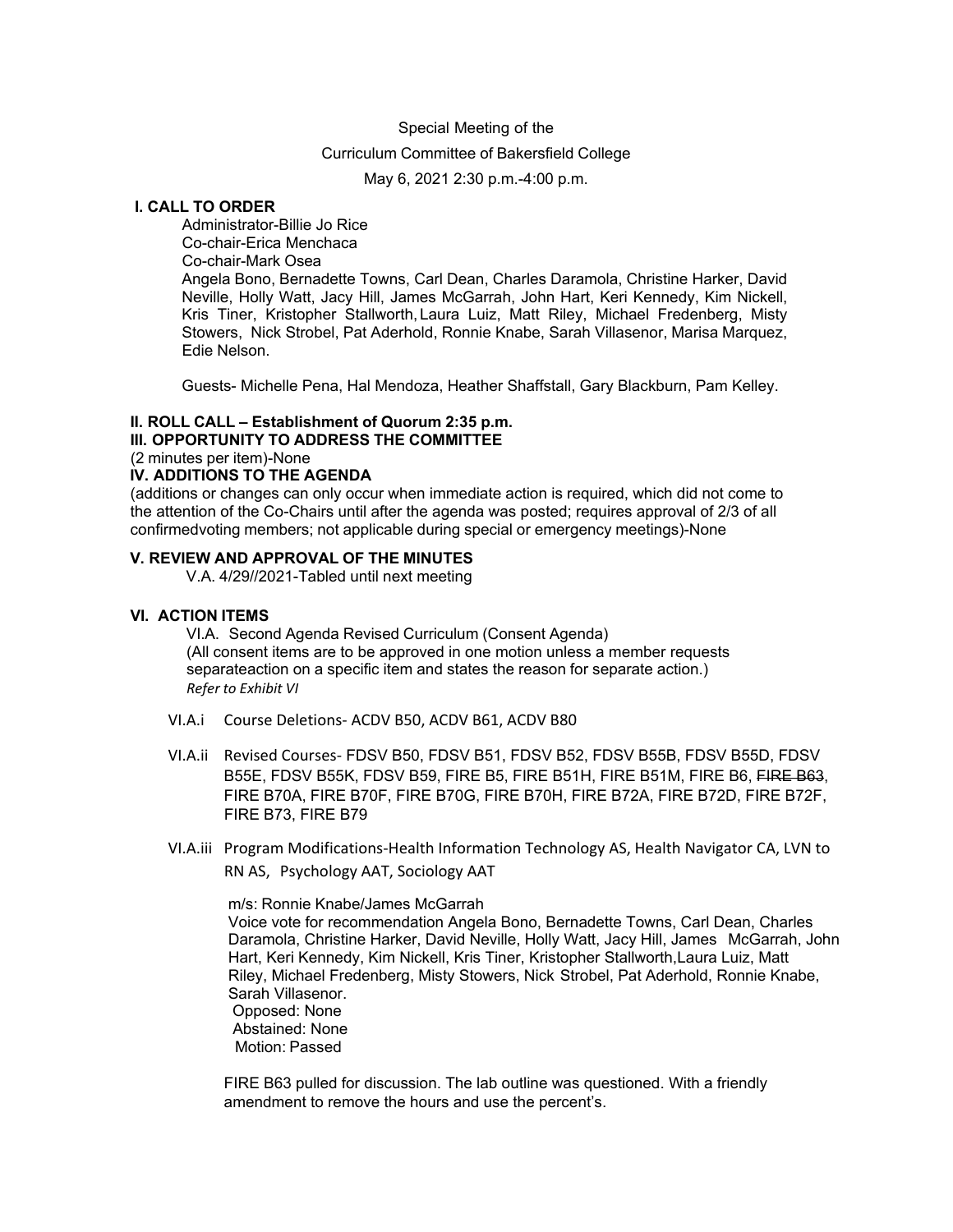m/s: James McGarrah/Kim Nickell

Voice vote for recommendation: Angela Bono, Bernadette Towns, Carl Dean, Charles Daramola, Christine Harker, David Neville, Holly Watt, Jacy Hill, James McGarrah, John Hart, Keri Kennedy, Kim Nickell, Kris Tiner, Kristopher Stallworth,Laura Luiz, Matt Riley, Michael Fredenberg, Misty Stowers, Nick Strobel, Pat Aderhold, Ronnie Knabe, Sarah Villasenor. Opposed: None Abstained: None Motion: Passed

VI.B. Second Agenda New Curriculum (Consent Agenda)

Refer to Exhibit VI

- VI.B.i New courses- FIRE B27C, FIRE B71F, FIRE B73J, KINS B1A, KINS B20A, KINS B21A, KINS B21BB, KINS B21DB, KINS B21FC, KINS B21SF, KINS B21SW, KINS B2A, KINS B3A
- VI.B.ii New programs- Business Administration 2.0, Logistics Management AS, Logistics Management CA

m/s: James McGarrah/Ronnie Knabe

 Voice vote for recommendation Angela Bono, Bernadette Towns, Carl Dean, Charles Daramola, Christine Harker, David Neville, Holly Watt, Jacy Hill, James McGarrah, John Hart, Keri Kennedy, Kim Nickell, Kris Tiner, Kristopher Stallworth,Laura Luiz, Matt Riley, Michael Fredenberg, Misty Stowers, Nick Strobel, Pat Aderhold, Ronnie Knabe, Sarah Villasenor.

 Opposed: None Abstained: None Motion: Passed

KINS B21DB pulled for discussion-Nick questioned that there was no assessment mapping, however it is there. SLO #3 had issues, as it is applying for GE there were suggestions not responded to, Carl Dean said he would amend.

m/s: James McGarrah/Ronnie Knabe

 Voice vote for recommendation Angela Bono, Bernadette Towns, Carl Dean, Christine Harker, David Neville, Holly Watt, Jacy Hill, James McGarrah, John Hart, Keri Kennedy, Kim Nickell, Kris Tiner, Kristopher Stallworth,Laura Luiz, Matt Riley, Michael Fredenberg, Misty Stowers, Nick Strobel, Pat Aderhold, Ronnie Knabe, Sarah Villasenor. Opposed: None Abstained: None Motion: Passed

VI.C. Second Agenda Distance Education (Consent Agenda)

(All consent items are to be approved in one motion unless a member requests separate action on a specific item and states the reason for separate action.) Refer to Exhibit VI

VI.C.i Distance Education

FDSV B50, FDSV B51, FDSV B52, FDSV B55B, FDSV B55D, FDSV B55E, FDSV B59, FIRE B5, FIRE B27C, FIRE B51H, FIRE B51M, FIRE B6, FIRE B63, FIRE B70B, FIRE B70F, FIRE B70G, FIRE B70H, FIRE B71F, FIRE B72A, FIRE B72D, FIRE B73, FIRE B73J, FIRE B79, KINS B1A, KINS B20A, KINS B21A, KINS B21BB, KINS B21DB, KINS B21FC, KINS B21SF, KINS B21SW, KINS B2A, KINS B3A.

KINS B21SW was pulled from distance éducation.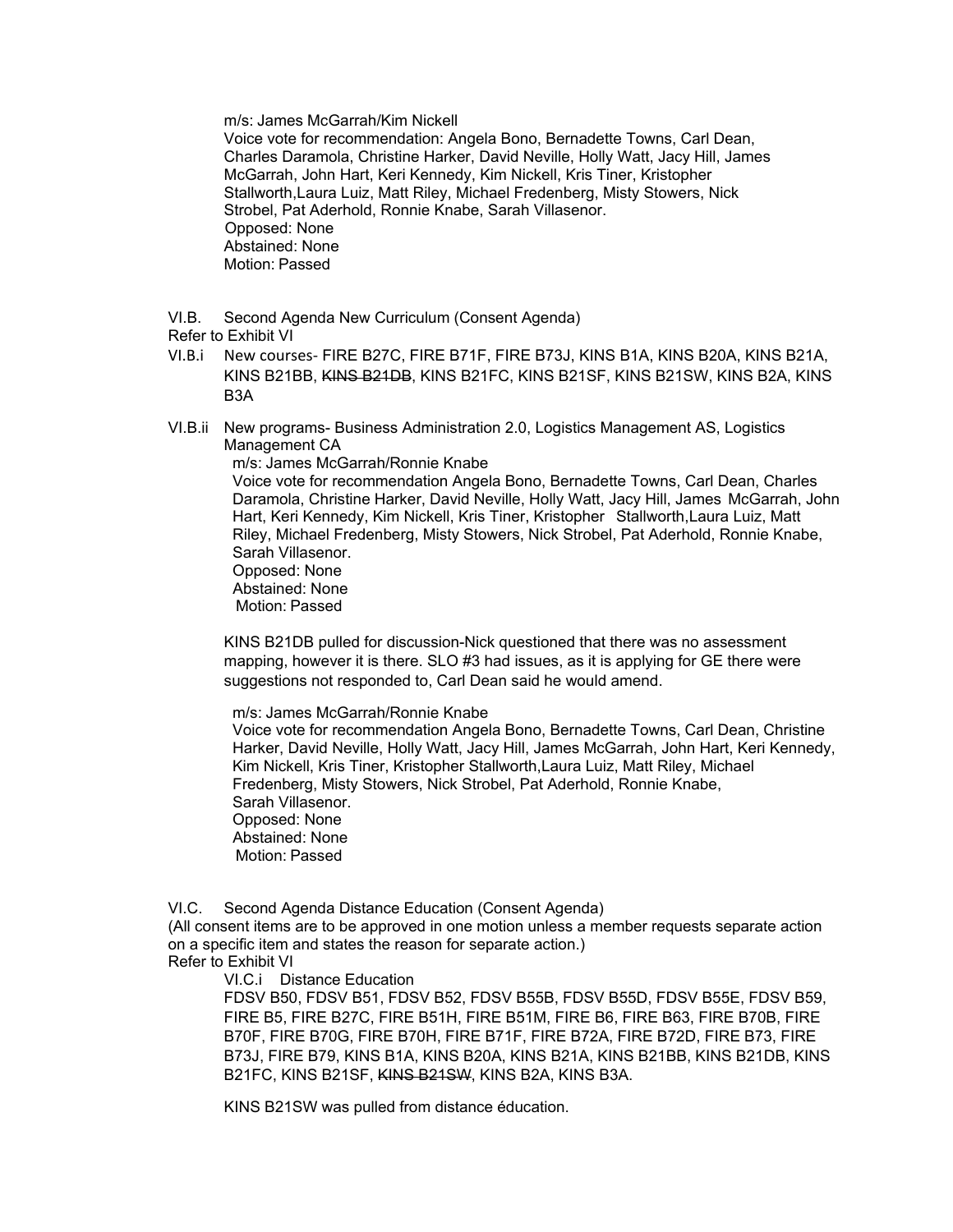m/s: Pat Aderhold/James McGarrah

 Voice vote for recommendation Angela Bono, Bernadette Towns, Carl Dean, Charles Daramola, Christine Harker, David Neville, Holly Watt, Jacy Hill, James McGarrah, John Hart, Keri Kennedy, Kim Nickell, Kris Tiner, Kristopher Stallworth,Laura Luiz, Matt Riley, Michael Fredenberg, Misty Stowers, Nick Strobel, Pat Aderhold, Ronnie Knabe, Sarah Villasenor. Opposed: None Abstained: None

Motion: Passed

VI.D Second Agenda Correspondence Education (Consent Agenda)

*Refer to Exhibit VI*

 Correspondence Education – FDSV B50, FDSV B51, FDSV B52, FDSV B55B, FDSV B59, FIRE B6, KINS B1A m/s: Pat Aderhold/Kim Nickell

 Voice vote for recommendation Angela Bono, Bernadette Towns, Carl Dean, Charles Daramola, Christine Harker, David Neville, Holly Watt, Jacy Hill, James McGarrah, John Hart, Keri Kennedy, Kim Nickell, Kris Tiner, Kristopher Stallworth,Laura Luiz, Matt Riley, Michael Fredenberg, Misty Stowers, Nick Strobel, Pat Aderhold, Ronnie Knabe, Sarah Villasenor. Opposed: None Abstained: None

Motion: Passed

VI.E Second Agenda General Education (Consent Agenda)

*Refer to Exhibit VI*

General Education (Consent)

 KINS B21SW, KINS B21BB, KINS B21DB, KINS B21FC, KINS B21SF, KINS B21SW m/s: Pat Aderhold/James McGarrah

 Voice vote for recommendation Angela Bono, Bernadette Towns, Carl Dean, Charles Daramola, Christine Harker, David Neville, Holly Watt, Jacy Hill, James McGarrah, John Hart, Keri Kennedy, Kim Nickell, Kris Tiner, Kristopher Stallworth,Laura Luiz, Matt Riley, Michael Fredenberg, Misty Stowers, Nick Strobel, Pat Aderhold, Ronnie Knabe, Sarah Villasenor. Opposed: None

 Abstained: None Motion: Passed

 VI.F. Modification to Graduation Requirement – Removal of Education Planning Requirement (Action Item)

Pat Aderhold's department had a question regarding INDT B10 from his area.

m/s: James McGarrah/Ronnie Knabe

 Voice vote for recommendation Angela Bono, Bernadette Towns, Carl Dean, Charles Daramola, Christine Harker, David Neville, Holly Watt, Jacy Hill, James McGarrah, John Hart, Keri Kennedy, Kim Nickell, Kris Tiner, Kristopher Stallworth,Laura Luiz, Matt Riley, Michael Fredenberg, Misty Stowers, Nick Strobel, Ronnie Knabe, Sarah Villasenor. Opposed: Pat Aderhold Abstained: None Motion: Passed